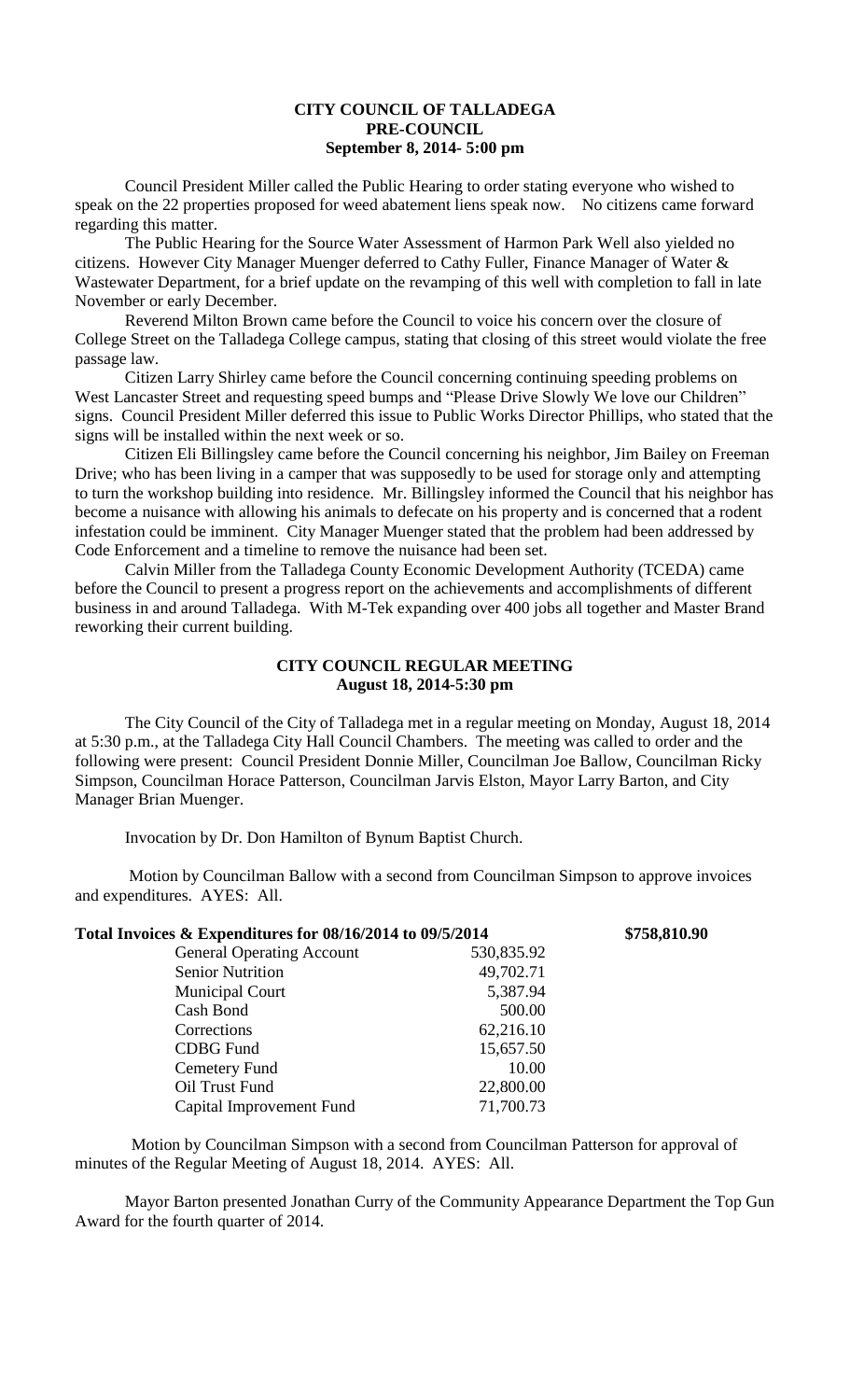Judy Elliot from the Talladega Pilgrimage came before the Council to present a new grant that is being offered to the residents of the Silk Stocking District for work on the exterior of their houses. This grant may be awarded in amounts up to \$2,000.00 to be used for materials or labor.

Betsy Curlee, director of the First Family Service Center, addressed the Council with a contribution request in the amount of \$5,500.00. Council President Miller requested that First Family Services Center submitted all the necessary information to the Finance Department so that they could be added to the list of agencies to be considered for appropriations.

City Manager Muenger presented for Council information the annual report from Talladega First/Ritz Theatre. As the entity that operates the Ritz Theatre, Talladega First has had an astounding impact on the community in the past year, with over 60 public events or activities taking place at the facility. In addition to professional performances, the theater played host to a number of community events and fundraisers, helping community nonprofits to raise over \$28,000.00 in funds for their respective organizations. Also included in the report is the Fall 2014 season schedule.

Presented for Council information is material regarding the transition from Advanced Disposal to Waste Pro for solid waste, with new carts being delivered to all residents and pick up from Advanced Disposal during the last week of their contract. The new garbage rate of \$18.95 is currently being billed to customers, as these charges are billed one month in advance. The charges included in the September water bill for solid waste are actually for services to be rendered in the month of October.

Finance Director St. James came before the Council to present the results of the mandatory actuarial analysis of the City's Other Post-Employment Benefits (OPEB). The report indicates that the City's current liability in this regard is \$4,903,470.00. The City has taken steps in recent years to curb this unfunded liability and to date the Council has approved setting aside \$500,000.00 in funds for an initial deposit into an irrevocable trust. The proposed budget for the upcoming year includes an additional \$250, 000.00 to be contributed to the trust fund. The City has completed the necessary trust documents and is not in the process of soliciting proposals from financial institutions to serve as the trustee.

**Resolution #3197** authorizing a weed abatement lien on vacant lot corner of Cobb & McMillan. **Resolution #3198** authorizing a weed abatement lien on 305 Adams Avenue **Resolution #3199** authorizing a weed abatement lien on 317 Westwood Circle **Resolution #3200** authorizing a weed abatement lien on 507 19<sup>th</sup> Street **Resolution #3201** authorizing a weed abatement lien on 301 Dumas Avenue **Resolution #3202** authorizing a weed abatement lien on 713 Cherokee Street **Resolution #3203** authorizing a weed abatement lien on 617 Avenue F **Resolution #3204** authorizing a weed abatement lien on 904 Summer Street **Resolution #3205** authorizing a weed abatement lien on 420 Dumas Avenue **Resolution #3206** authorizing a weed abatement lien on vacant lot on Knox Street **Resolution #3207** authorizing a weed abatement lien on 520 Court Street North **Resolution #3208** authorizing a weed abatement lien on 200 Savory Street **Resolution #3209** authorizing a weed abatement lien on vacant lot on Coffee Street **Resolution #3210** authorizing a weed abatement lien on 502 East Parkway **Resolution #3211** authorizing a weed abatement lien on 413 East Sloan Avenue **Resolution #3212** authorizing a weed abatement lien on vacant lot on Sloan Avenue **Resolution #3213** authorizing a weed abatement lien on GP Rec. Corp. Bldg. on Ward Avenue **Resolution #3214** authorizing a weed abatement lien on vacant lot on corner of Spring & Howard **Resolution #3215** authorizing a weed abatement lien on vacant lot on corner of Knox and Ave. H **Resolution #3216** authorizing a weed abatement lien on vacant lot on Franklin Drive **Resolution #3217** authorizing a weed abatement lien on vacant lot across from Hal Henderson School **Resolution #3218** authorizing a weed abatement lien on 214 North Spring Street

Motion by Councilman Patterson with a second from Councilman Ballow to approve Resolution #3197-#3218. Roll Call. AYES: All.

**Resolution #3219** approving the ADECA loan.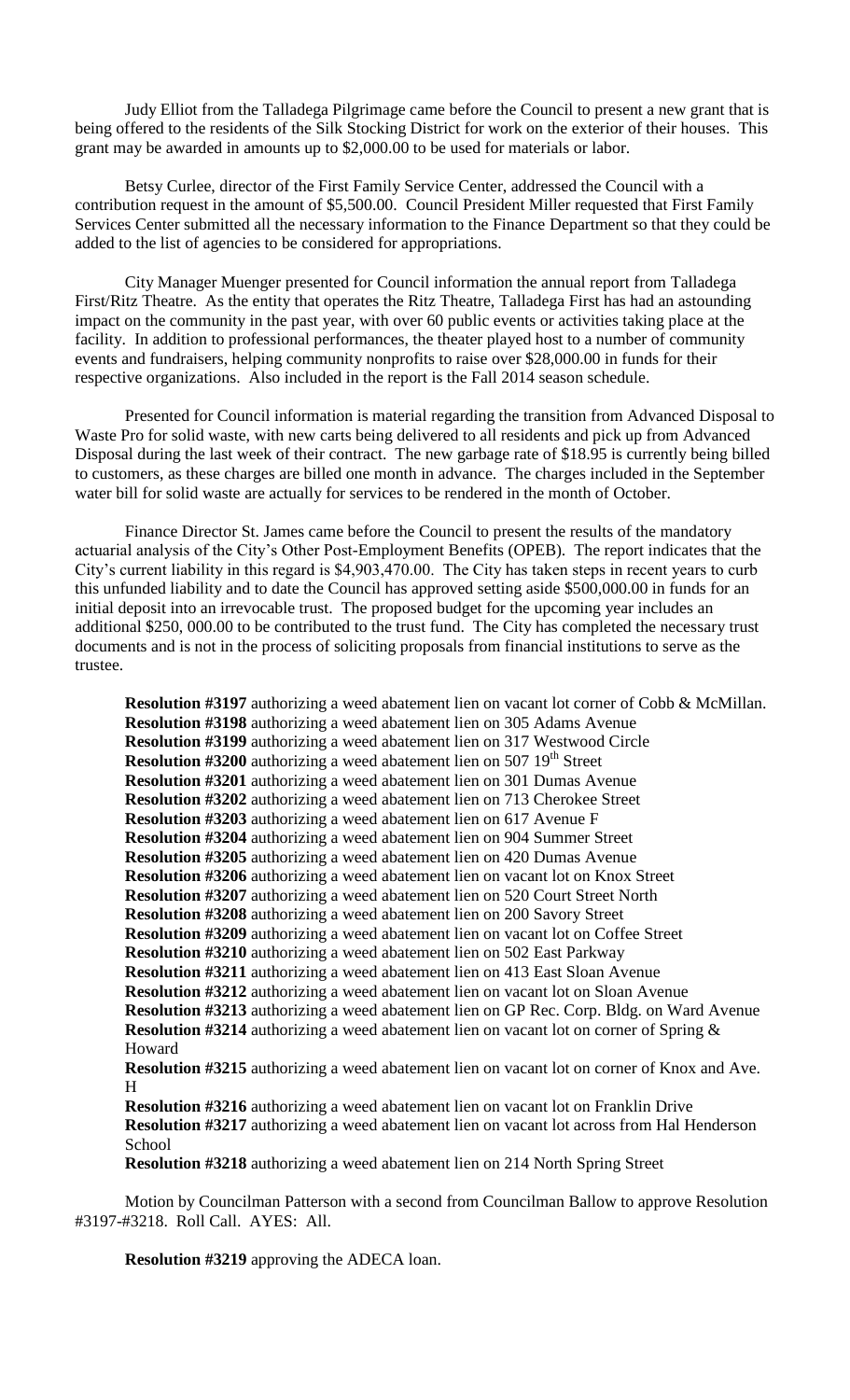Motion by Councilman Patterson with a second from Councilman Ballow to approve Resolution #3219. Roll Call. AYES: All.

**Resolution #3220** approving the Concession Contract with Miller's Barbeque.

Motion by Councilman Ballow with a second from Councilman Patterson to approve Resolution #3220. Roll Call. AYES: Councilman Ballow, Councilman Patterson, and Councilman Simpson ABSTAIN: Councilman Elston and Councilman Miller.

**Resolution #3221** approving an increase of \$14,618.00 in the purchasing agreement with Opelika Dodge for 4 police vehicles (Resolution #3162).

Motion by Councilman Patterson with a second from Councilman Ballow to approve Resolution #3221. Roll Call. AYES: All.

**Resolution #3222** approving a user agreement with Talladega College for use of the Ben E. Bruner Sports Complex from October 1, 2014 to July 1, 2015 for a cost of \$1,000. **Resolution #3223** approving a user agreement with Talladega College for use of the Spring Street Indoor Pool for calisthenics during the athletic season at a cost of \$600 per month.

Motion by Councilman Patterson with a second from Councilman Ballow to approve Resolutions #3222-#3223. Roll Call. AYES: All.

**Resolution #3224** approving a lease agreement renewal with Kids Gym for the continued use of the Brecon Recreation Center at a cost of \$350 per month plus all utilities. **Resolution #3225** approving a lease agreement renewal with Lynn Sims for continued use of Meeting Room A at the Spring Street Recreation Center for ballet and dance instruction at a cost of \$450 per month.

Motion by Councilman Simpson with a second from Councilman Patterson to approve Resolutions #3224-#3225. Roll Call. AYES: All.

**Resolution #3226** approving the renewal of a contract with Alexander Construction for the third and final year to perform sidewalk rehabilitation and restoration per bid specifications. **Resolution #3227** approving the renewal of a contract with A-1 Tree Service for the third and final year to perform tree removal per bid specifications.

**Resolution #3228** approving the renewal of a contract with Vulcan Heating & Air for the third and final year to perform HVAC unit maintenance per bid specifications.

**Resolution #3229** approving the renewal of a contract with Usrey Funeral Home for the third and final year to perform grave service at a cost of \$450 per plot

**Resolution #3230** approving the renewal of a contract Taylor Power Systems and Power Pro-Tech Services for the second year to perform generator repair and services per bid specifications. **Resolution #3231** approving the renewal of a contract with Armstrong LLC for the second year to perform cutting and clearing of overgrown nuisance lots per bid specifications.

**Resolution #3232** approving the renewal of a contract with Evergreen Lawn Care for the second year to perform lawn maintenance at all water and wastewater facilities per bid specifications. **Resolution #3233** approving the renewal of a contract with American Pest Control for the

second year to perform pest control services for all City locations per bid specifications. **Resolution #3234** approving the renewal of a contract with Nohab Garing for the second year to perform computer repair and purchase of new computers per bid specifications.

**Resolution #3235** approving the renewal of a contract with Alexander Construction for the second year to perform utility cut repairs and asphalt patches per bid specifications.

**Resolution #3236** approving the renewal of a contract with Merrell Brothers for the second year to perform bio solids removal and disposal per bid specifications.

**Resolution #3237** approving the renewal of a contract with WCA, Advanced Disposal and Macs Vacs for the second year to perform dumpster and roll off container service per bid specifications.

**Resolution #3238** approving the renewal of a contract with King Tire for the second year to perform tire repair, mounting and balancing services per bid specifications.

Motion by Councilman Patterson with a second from Councilman Ballow to approve Resolutions #3226 to Resolutions #3238. Roll Call. AYES: All.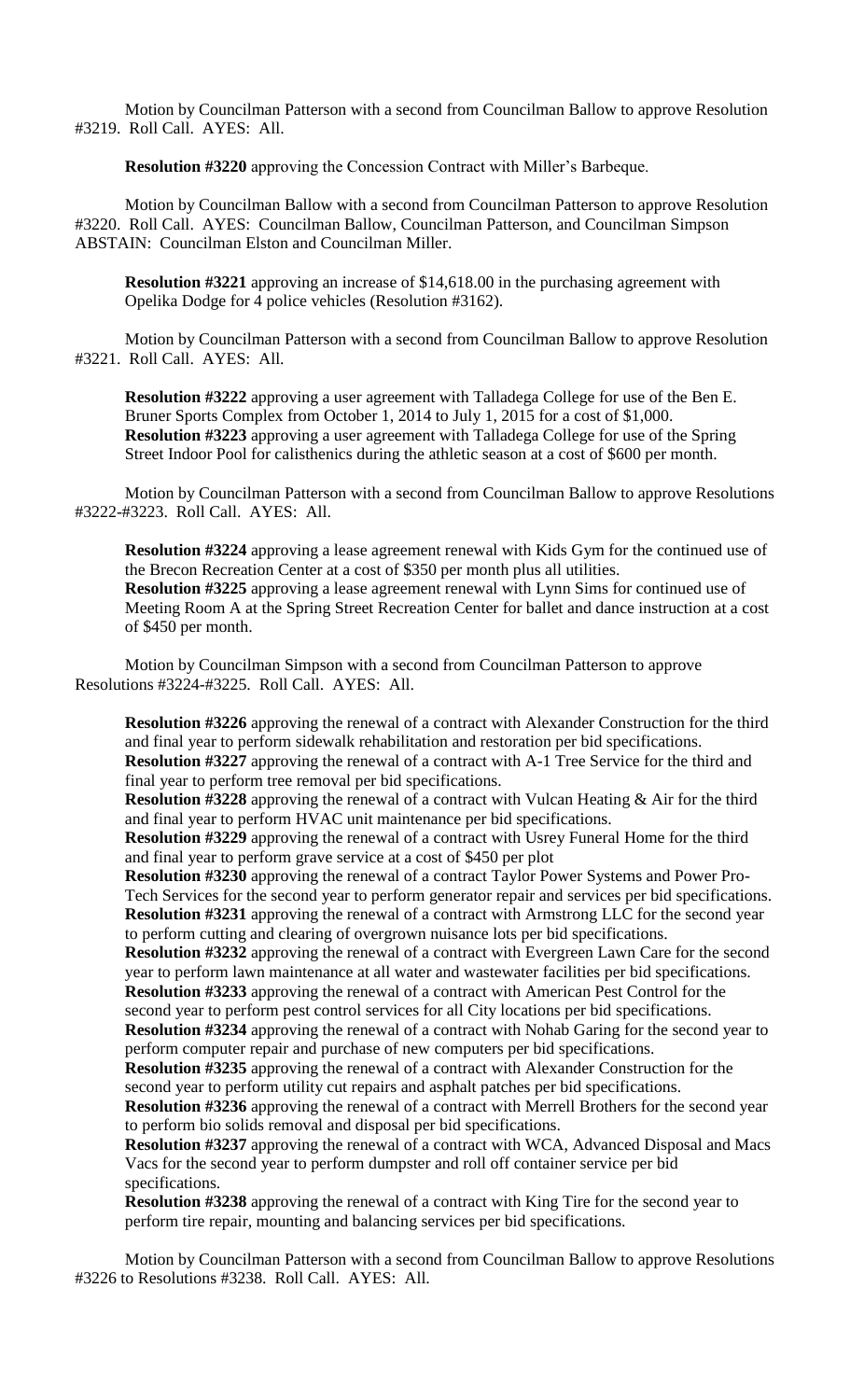**Resolution #3239** approving a purchasing contract with R.K. Allen Oil Company for petroleum, gas and oil products per bid specifications.

Motion by Councilman Ballow with a second from Councilman Patterson to approve Resolution #3239. Roll Call. AYES: Councilman Elston, Councilman Ballow, Council President Miller, and Councilman Patterson ABSTAIN: Councilman Simpson

**Resolution #3240** approving a purchasing contract with Express Oil, Talladega Ford and Bill Stanford for vehicle maintenance services per bid specifications.

**Resolution #3241** approving a purchasing contract with C&S Chemical, Industrial Chemicals Inc., Shannon Chemical, Harcros Chemicals, DPC Enterprises and Chemrite for water treatment chemicals per bid specifications.

**Resolution #3242** approving a purchasing contract with Leslie Pool Mart for swimming pool chemicals per bid specifications.

**Resolution #3243** approving a purchasing contract with Empire Pipe, Consolidated Pipe, and Supply Company, Ferguson Supply, Southern Pipe, G&C Supply Company and M&H Valve Company for Water Department construction supplies per bid specifications.

**Resolution #3244** approving a purchasing contract with AIDB, Quill Corporation and Pitney Bowes for office supplies per bid specifications.

**Resolution #3245** approving a purchasing contract with JanPak, Fastenal and Calico Industries for janitorial supplies per bid specifications.

**Resolution #3246** approving a purchasing contract with McCartney Construction Company, Inc. and Webb Concrete for stone/gravel products per bid specifications.

**Resolution #3247** approving a purchasing contract with Jim's Asphalt, LLC of Gadsden for cold mix products per bid specifications.

Motion by Councilman Patterson with a second from Councilman Ballow to approve Resolutions #3240- #3247. Roll Call. AYES: All.

**Resolution #3248** approving a purchasing contract with Coosa Valley Propane for propane per bid specifications.

**Resolution #3249** approving a purchasing contract with Waites Concrete Company, Inc. for concrete products per bid specifications.

Motion by Councilman Patterson with a second from Councilman Ballow to approve Resolutions #3248 and #3249. Roll Call. AYES: Councilman Elston, Councilman Ballow, Council President Miller, and Councilman Patterson ABSTAIN: Councilman Simpson.

**Resolution #3250** approving a purchasing contract with HD Supply Waterworks for plastic storm pipe per bid specifications.

**Resolution #3251** approving a purchasing contract with Vulcan Signs and G&C Supply for traffic signs and posts per bid specifications.

**Resolution #3252** approving a purchasing contract with Michaels Menswear and Brown & Bigelow for employee work uniforms per bid specifications.

Motion by Councilman Patterson with a second from Councilman Ballow to approve Resolutions #3250-#3252. Roll Call. AYES: All.

At this point, Councilman Elston had to leave the meeting.

**Resolution #3253** declaring the structure at 985 Howard Street as a public nuisance and unsafe and authorizing its demolition (Parcel ID# 1305214012006000).

Motion by Councilman Patterson with a second from Councilman Ballow to approve Resolution #3253. Roll Call. AYES: Councilman Ballow, Council President Miller, Councilman Patterson, and Councilman Simpson.

**Resolution #3254** declaring the structure on Pine Street as a public nuisance and unsafe and authorizing its demolition (Parcel ID# 1305214009001000).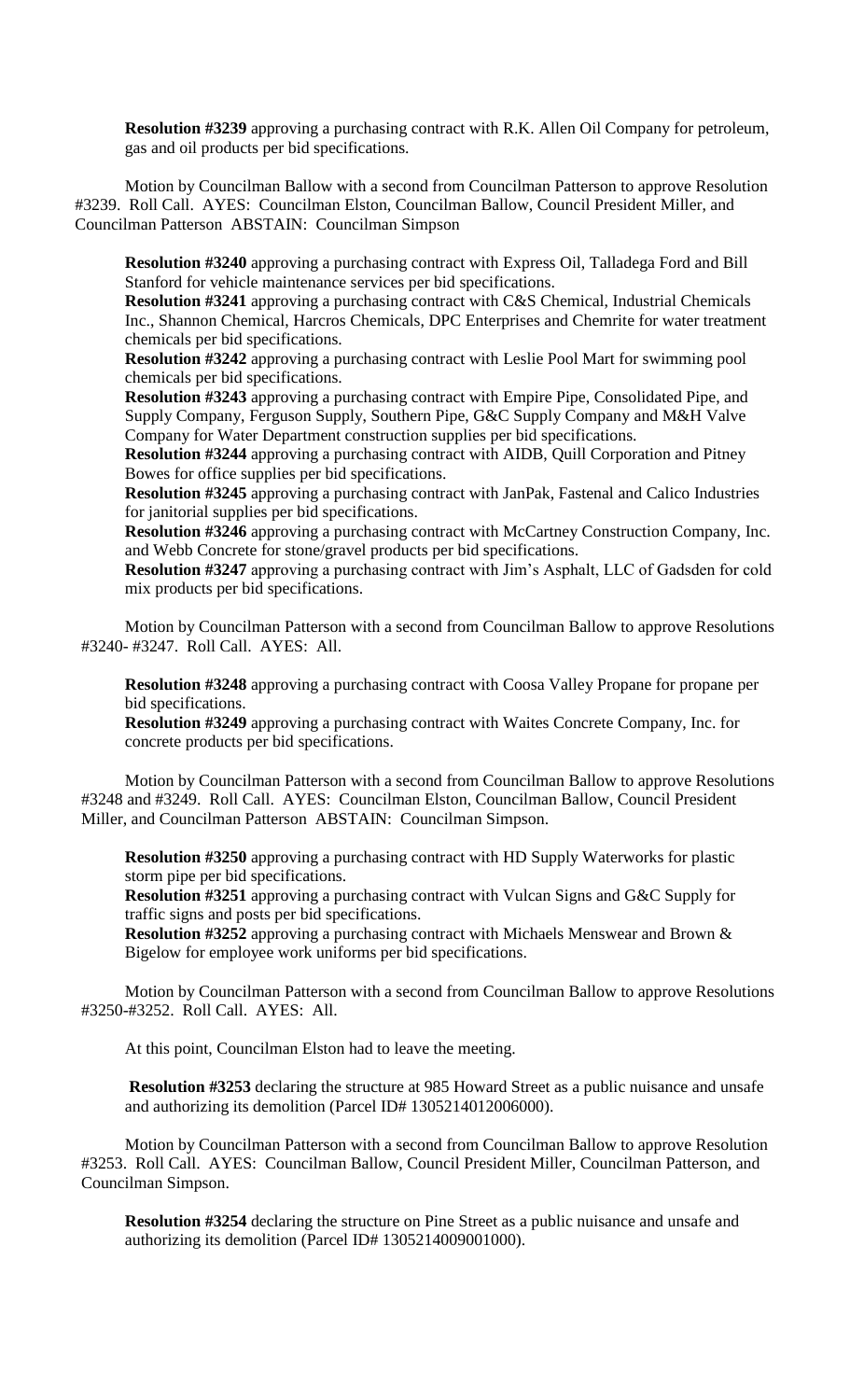Motion by Councilman Patterson with a second from Councilman Ballow to approve Resolution #3254. Roll Call. AYES: Councilman Ballow, Council President Miller, Councilman Patterson, and Councilman Simpson.

**Resolution #3255** declaring the structures at Ft. Lashley Boulevard as a public nuisance and unsafe and authorizing its demolition (Parcel ID# 1308331000011000).

Property Owner Amin Poonawalla came before the Council regarding his property that was up for condemnation. Mr. Poonawalla stated that he was in the process of tearing down the buildings in question when he received a stop order from City Planner Buyher. There was some discussion as to the duration these buildings have been in disrepair. Mr. Poonawalla was given 30 days; after submitting to the City, a written description of work to do the demolition himself.

Motion by Councilman Ballow with a second from Councilman Patterson to approve Resolution #3255. Roll Call. AYES: Councilman Ballow, Council President Miller, Councilman Patterson, and Councilman Simpson.

**Resolution #3256** declaring the structure on Coosa Street as a public nuisance and unsafe and authorizing its demolition (Parcel ID# 1308281016002000).

Motion by Councilman Patterson with a second from Councilman Simpson to approve Resolution #3256. Roll Call. AYES: Councilman Ballow, Council President Miller, Councilman Patterson, and Councilman Simpson.

**Resolution #3257** approving a contract with McCartney Construction for paving per bid specifications at a cost of \$2,111,555.70.

Motion by Councilman Patterson with a second from Councilman Ballow to approve Resolution #3257. Roll Call. AYES: Councilman Ballow, Council President Miller, Councilman Patterson, and Councilman Simpson.

Motion by Councilman Patterson with a second by Councilman Simpson to approve the invoices and expenditures for the Water Department. AYES: Councilman Ballow, Council President Miller, Councilman Patterson, and Councilman Simpson.

| Water Department Expenditures for 08/21/14 to 09/04/14 | \$653,427.70 |
|--------------------------------------------------------|--------------|
| 236,736.89                                             |              |
| 402,440.81                                             |              |
| 2,500.00                                               |              |
| 11,750.00                                              |              |
|                                                        |              |

**Resolution #3258** approving an amendment of \$33,278.13 to the contract with Merrell Brothers for disposal of sludge and liner from the decommissioning of the Nikki Lu Wastewater Treatment facility.

Motion by Councilman Ballow with a second from Councilman Patterson to approve Resolution #3258. Roll Call. AYES: Councilman Ballow, Council President Miller, Councilman Patterson, and Councilman Simpson.

Presented to the Council is an update regarding the Farmer's Market. The season's final Farmer's Market will be held Tuesday, September 9<sup>th</sup>. This year has been the most successful season to date. The City was approached by Wind Creek Hospitality's Good to Go Food Truck, who will be making an appearance at this final market. The truck features a trained chef, who will be buying produce from local growers and conducting cooking demonstrations on site. After the conclusion of the Farmer's Market, Wind Creek has offered to host a free diner at the Talladega Fire Department for all local emergency service workers.

Brought before the Council is information regarding the upcoming Movie in the Park event being held at Veterans Park on September 12<sup>th</sup> at 7:30 p.m. The movie being presented is *Radio* starring Cuba Gooding Jr. and Ed Harris. This is the second Movie in the Park event, the first of which was attended by in excess of 200 citizens. There will be more information forthcoming regarding future event dates, which will be held at various parks throughout the City.